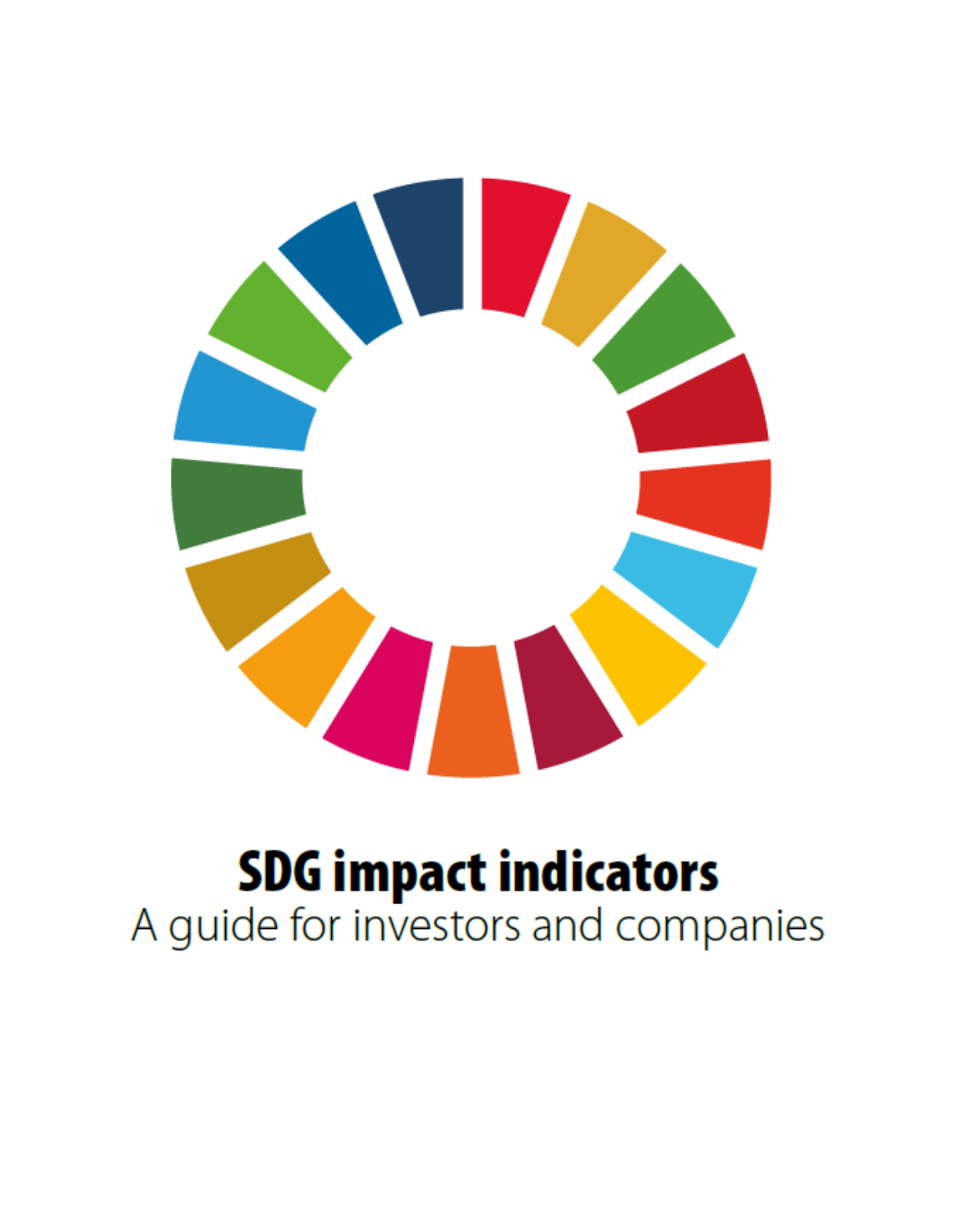# Contents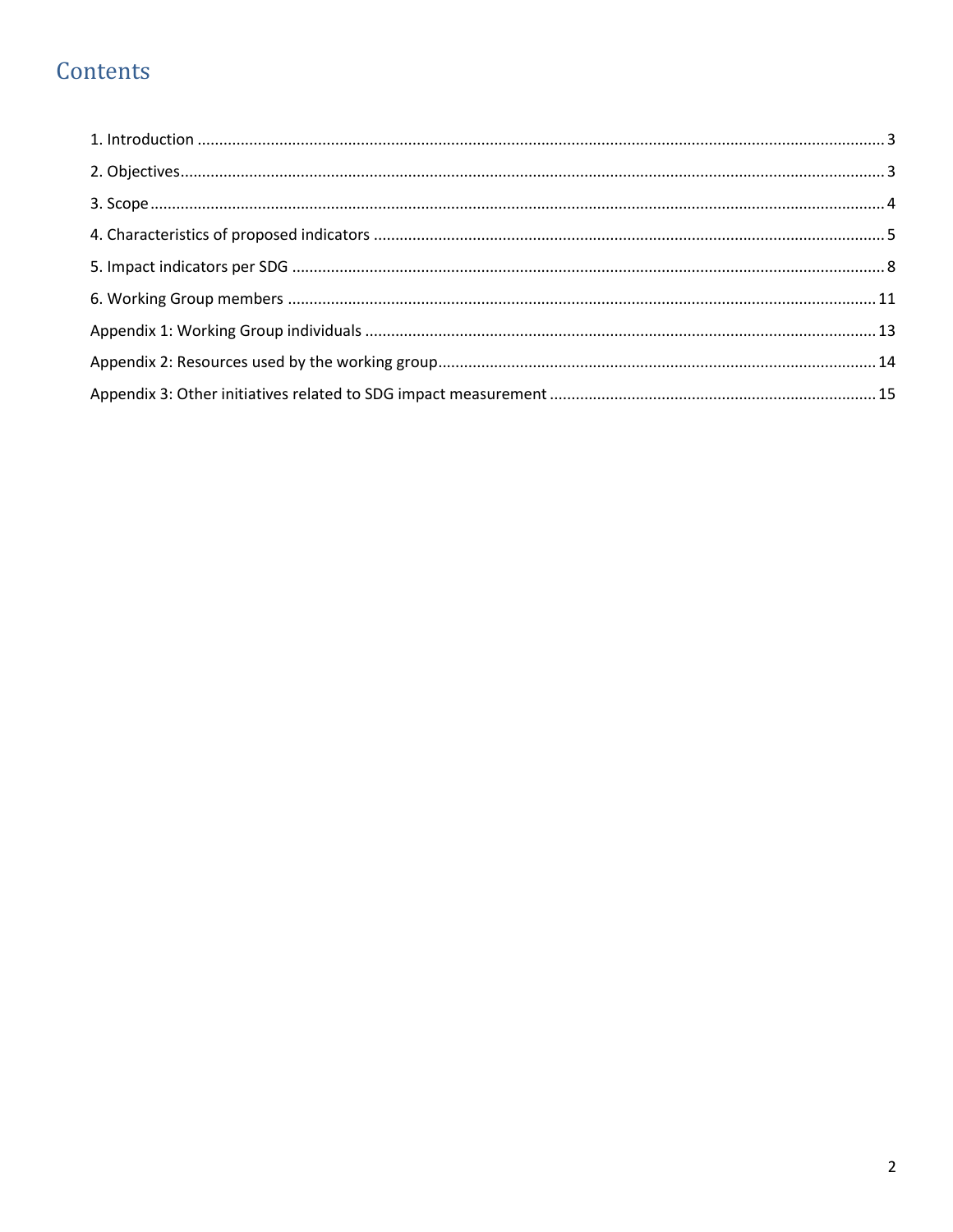#### <span id="page-2-0"></span>**1. Introduction**

This guidance document is the result of a joint effort by representatives from Dutch financial institutions and companies that focused on the recommendation by the Dutch SDG Initiative "to collaborate to determine a select set of Sustainable Development Goals (SDG) indicators that can be used to track and compare sustainable development investments"<sup>1</sup>. The joint effort is part of the Sustainable Finance Platform chaired by the Dutch Central Bank (DNB)<sup>2</sup> where Working Group 4 on SDG Impact Measurement was to suggest a limited number of impact<sup>3</sup> indicators per SDG for use by investors<sup>4</sup>. This Working Group met for a kick-off session in December 2016, determined the scope of its work in February 2017 and discussed the intermediate and final list of indicators in March and June 2017, respectively.

SDG-related investment<sup>5</sup> is still in its infancy. One of the commonly stated obstacles is the challenge surrounding impact measurement. This guide provides investors with options for measuring the contribution of their assets (investments or loans) to the SDGs. It proposes a core set of impact indicators per SDG that is neither comprehensive nor prescriptive and allows for flexibility in application. During the coming months the document will be circulated among relevant professional networks and organizations for further improvements.<sup>6</sup> In addition, the relevance and practicability of the proposed indicators will be field-tested by companies who took part in the Working Group. Thus, over time, a standard may emerge, helping investors to increase investments and loans that measurably contribute to the SDGs.

The document is structured as follows. In the next two sections we describe the objectives and the scope of the Working Group. Section 4 brings a discussion on the types of indicators proposed by the Working Group with the actual list of indicators per SDG in Section 5. The appendix provides references to the resources used, other SDG-related initiatives and a list of Working Group members. The document is accompanied by an Excel spreadsheet with the indicators, their attributes and references in much more detail<sup>7</sup>.

#### <span id="page-2-1"></span>**2. Objectives**

 $\overline{\phantom{a}}$ 

The objective of the Working Group was to "design a methodology broadly supported by pension funds, insurers and banks to measure their contribution to the SDGs, focusing on positive impacts. Such a methodology needs to be transparent, credible and practical with a limited number of indicators per investable SDG that will enable and allow for:

- comparability and aggregation of impacts;
- harmonization of data requirements for reporting companies
- consolidated reporting to stakeholders"<sup>8</sup>.

The ultimate goal of the proposed indicators and their measurement is to support the scaling up of investments and loans that contribute to the SDGs. The SDGs provide an opportunity to standardize business' positive contributions to

<sup>&</sup>lt;sup>1</sup> See <u><https://www.sdgi-nl.org/report/></u>

 $^2$  The Sustainable Finance Platform is a cooperative venture of De Nederlandsche Bank (chair), the Dutch Banking Association, the Dutch Association of Insurers, the Federation of the Dutch Pension Funds, the Dutch Fund and Asset Management Association, the Netherlands Authority for the Financial Markets, the Ministry of Finance, the Ministry of Infrastructure and the Environment, and the Sustainable Finance Lab. The aim of this platform, set up by DNB in 2016, is to promote and encourage a dialogue on sustainable finance in the financial sector.

 $^3$  Through this document the word 'impact' may also refer to outputs or outcomes. Indicators may capture either outputs, outcomes or impacts as contributions to an SDG.

<sup>&</sup>lt;sup>4</sup> For the purpose of this document we use the term 'investors' for pension funds, insurers, asset managers and banks.

<sup>5</sup> APG, PGGM and a number of other institutional investors have proposed to call these investments *Sustainable Development Investments* (se[e https://www.pggm.nl/wie-zijn-we/pers/Documents/Institutional-investment-into-the-Sustainable-Development-](https://www.pggm.nl/wie-zijn-we/pers/Documents/Institutional-investment-into-the-Sustainable-Development-Goals-statement.pdf)[Goals-statement.pdf\)](https://www.pggm.nl/wie-zijn-we/pers/Documents/Institutional-investment-into-the-Sustainable-Development-Goals-statement.pdf). Other institutions do not have to adopt this definition to be able to use the proposed list of indicators. 6 Please contact: responsible.investment@pggm.nl

<sup>7</sup>

See [www.dnb.nl/SFP-working-groups](http://www.dnb.nl/SFP-working-groups)

<sup>&</sup>lt;sup>8</sup> See <u>[www.dnb.nl/SFP-working-groups](http://www.dnb.nl/SFP-working-groups)</u>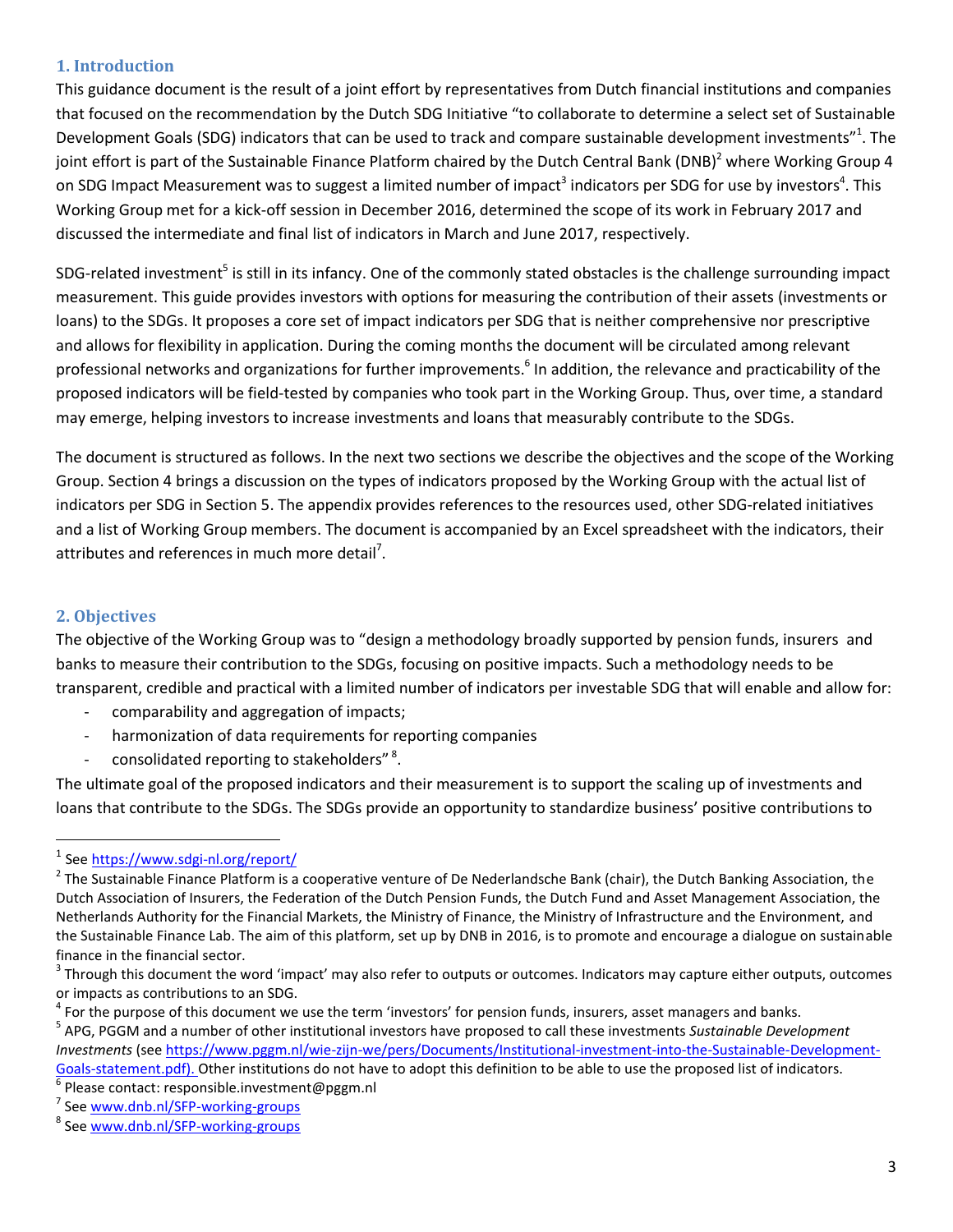sustainable development. Convergence towards a common set of impact indicators should help companies to improve the disclosure of impact data to their shareholders and creditors, who in turn may grow their interest in SDG-related investments. Steadily improving impact data will allow investors to better monitor, manage and communicate to their clients and participants their contributions to (selected) SDGs.

Obviously, investors can choose to contribute only to a subset of SDGs, and do so in a variety of ways. Which mix of instruments and strategies (incl. exclusions and engagement) investors employ is up to them and is not being prejudged in any way by the proposed indicators.

### <span id="page-3-0"></span>**3. Scope**

The Working Group decided to demarcate its work along the following lines:

- The focus is on indicators and metrics that capture the absolute positive impact through **products and services** (i.e. the 'what'), using the definition of product impact (PI) indicators by the Impact Reporting and Investment Standards (IRIS)<sup>9</sup>. Only where the main impact originates from the production process or corporate conduct (i.e. the 'how') operational impact (OI) indicators are being proposed.
- The impact of any SDG-related investment or loan should be measurable against **at least one** of the proposed core indicators. Investors and companies can of course always add more generic or region, group or sectorspecific indicators to this proposed set of core indicators.
- Indicators are proposed for every **individual SDG** (if investible). Diverse impact themes are consolidated under the most pertinent SDG, e.g. climate change mitigation under SDG7, climate change adaptation under SDG13, and employment under SDG8.
- **Practicability** is valued over comprehensiveness. This implies that the proposed indicators will not capture all possible impacts, but focus on what the Working Group concluded are the most relevant and quantifiable ones $^{10}$ .
- Indicators and measurement units capture **tangible impacts** (e.g. tons of carbon, m<sup>3</sup> of water or numbers of lives) to allow for the aggregation of impact for reporting and communication purposes. Only where this is limited by data availability or overly complex, euros are suggested as the measurement unit.
- Proposed indicators are drawn from **existing indicator lists and catalogues** wherever possible, notably those provided by the UN itself, IRIS and the SDG Compass<sup>11</sup>.

The proposed SDG impact indicators are NOT meant to:

- (Re)define an overall framework or eligibility criteria for investments in the SDGs<sup>12</sup>. Whereas investors may have their own definition of what constitutes impact, they may still choose to use proposed indicators. The indicators are not intended for the selection of investments or to maximize impact; they are merely meant to capture the impact of existing (or planned) investments.
- Settle questions of motivation/intention and attribution.
- Manage possible trade-offs between different SDGs or between the positive and negative impacts of an investment. While it is clearly necessary to take the negative impacts of investments into account and weigh

<sup>&</sup>lt;sup>9</sup><br><https://iris.thegiin.org/metrics>

<sup>&</sup>lt;sup>10</sup> Still, in a particular contexts, other impacts, or impacts for a specific region, group or sector may be equally or more important. Investors valuing those impacts can simply add the relevant indicators to the core set proposed.

<sup>&</sup>lt;sup>11</sup> <http://sdgcompass.org/business-indicators/>

<sup>&</sup>lt;sup>12</sup> Such a framework with eligibility criteria is being developed by APG and PGGM in a separate effort, see <https://www.apg.nl/pdfs/SDI%20Taxonomies%20website.pdf>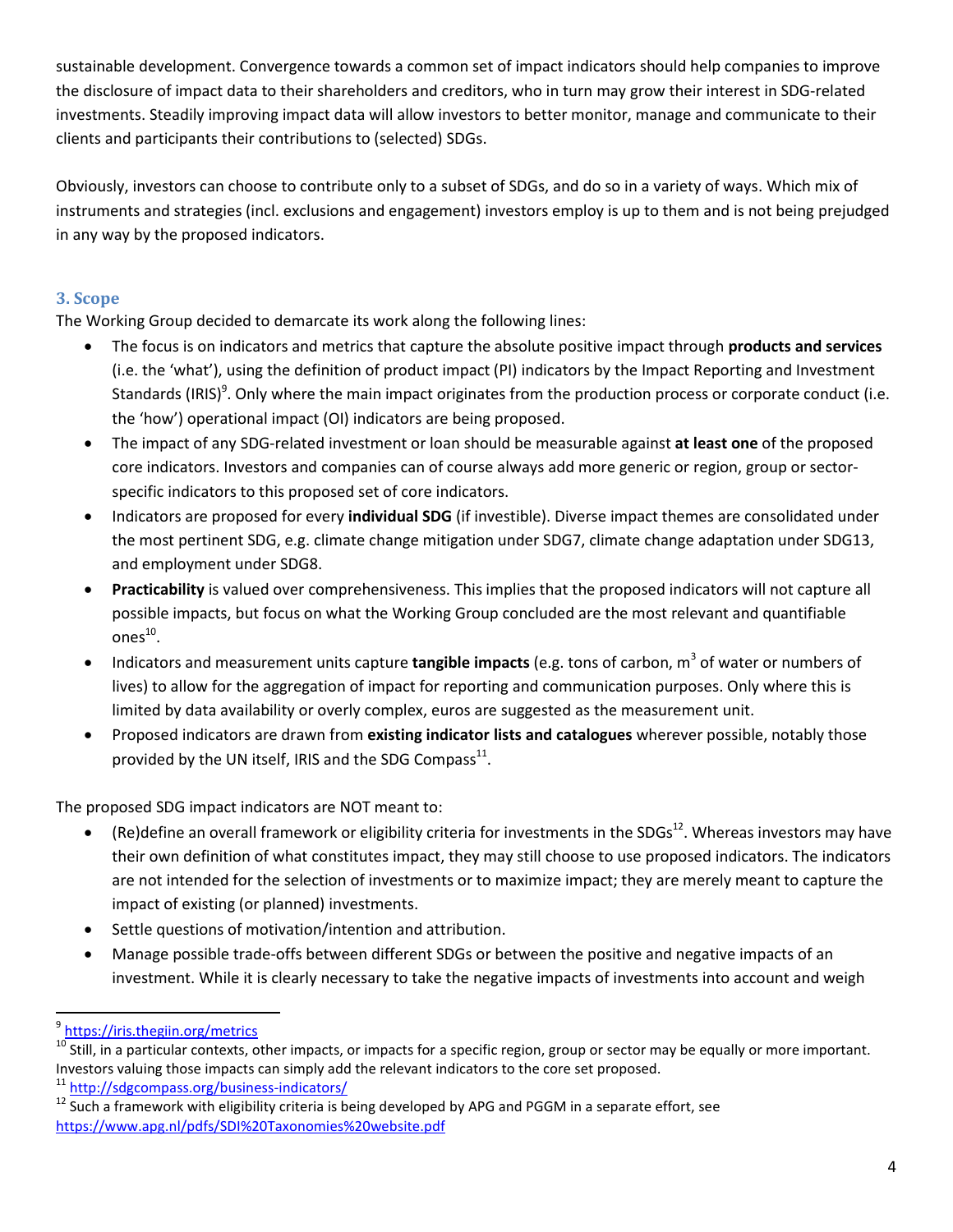these against the positive impacts, the Working Group believes this is best left to individual investors on the basis of their own investment strategies, values, models and data. Negative ESG impacts are typically dealt with by other instruments, as part of ESG integration.

Assess to what extent positive impact investments may be negated by other investments in the portfolio.

The Working Group also postponed the question of how to deal with double counting of impacts along the value chain (e.g. energy efficiency gains attributed to the provider of the final product or service as well as to the manufacturers of its component parts).

Thus the Working Group attempted to strike a balance between credibility and practicability to arrive at a core set of indicators per SDG. In order to converge to a limited number of indicators, a top-down approach was followed (it would have been much more challenging to start from individual investments and their assorted impacts). A consequence of the top-down approach is that generic impact indicators may not do full justice to the particular aims of an individual investment.

Availability, quality and granularity of impact data will remain a concern for some time to come. However, the Working Group expects that more and better data will become available once investors adopt core indicators to facilitate companies' disclosure of positive impact.

#### <span id="page-4-0"></span>**4. Characteristics of proposed indicators**

The indicators proposed by the Working Group are in line with the SDG indicators and targets defined by the UN $^{13}$ . However, as many SDG targets and indicators are of a 'macro' nature for use by governments, a number of indicators had to be (re)defined in a way that better suits investors. Also, many of the UN indicators and targets have contextspecific attributes such as 'safe', 'equitable', 'fair', 'inclusive' etc. The Working Group has not attempted to define or quantify these terms, referring instead to their original sources or recommending to use the most widely accepted definition.

The Working Group suggests to measure the contribution to SDGs on an annual basis, either as an increase over last year or a performance standard, or as a total impact at the end of the year. However, investors may collect data at shorter intervals where possible and needed.

The proposed top-line SDG impact indicators do not specify which groups or geographies are targeted. However, possible breakdowns to gender, vulnerability (e.g. small farmers, disabled, refugees), income group or location are indicated, on the suggestion by the UN or by Working Group members who judged such a breakdown to be relevant. Of course, investors and companies can choose to dissect any indicator further or in a different way, in order to capture the impact on a particular target group or region.

The proposed indicators (presented in Section 5) have the following attributes<sup>14</sup>:

- Type of impact, to make the basic distinction between different ways in which impact is achieved.
	- o Access: the ability of people to obtain the needs underpinning the SDG

 $\overline{a}$ <sup>13</sup> Se[e http://www.un.org/sustainabledevelopment/sustainable-development-goals/](http://www.un.org/sustainabledevelopment/sustainable-development-goals/)

 $14$  See the background materials (spreadsheet) to this guide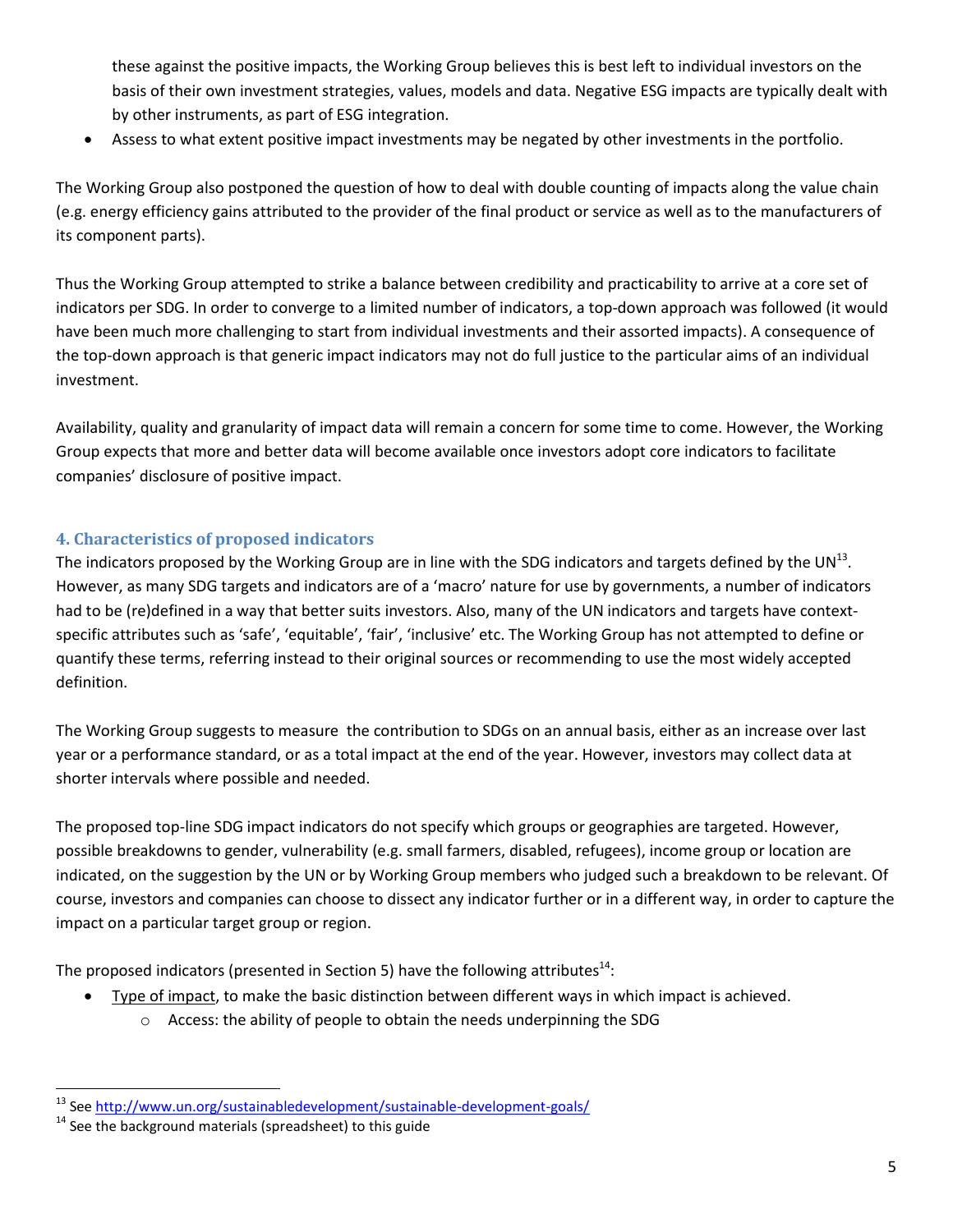- $\circ$  Productivity/efficiency: improvements in the monetary cost, time or resource efficiency in which the need is met
- $\circ$  Quality: improvements in the effectiveness or reduction of adverse side-effects of a solution
- Reference point, to express the impact as the change compared to a reference point. The choice of the most relevant reference point for each specific investment is key to measuring impact. It is left to the user of this guide to select the most relevant reference point, using an accepted methodology.
	- o Baseline: point in time, allowing data to be aggregated through time to determine trends and improvement against historic baseline
	- $\circ$  Benchmark: performance standard allowing comparison at any one time against global, national, industry or peer group to determine improvement against comparable standards
- Type of metric, to distinguish between 'flow' indicators measuring incremental improvement over the previous year, and 'stock' indicators capturing a cumulative improvement.
	- o Absolute, annual increase: year-on-year change
	- $\circ$  Absolute, annual total: can be compared to previous years and/or historic baseline
	- $\circ$  Ratio: principally percentages such as share of revenue. Note that ratios need to be converted to absolute numbers for impact to be aggregated.
- Impact value chain, to rate the extent of the positive contribution to the result that is ultimately intended. For reasons of practicability, outcomes and outputs may serve as proxies for the ultimate, but very hard to measure, impact.
	- o Output: result of the activity in question
	- o Outcome: change in the lives of the target population
	- o Impact: change in the wellbeing of those affected over the longer term
- $\bullet$  Maturity of metric, to rate the difficulty in obtaining data<sup>15</sup>.
	- o Base: a quantitative measure of the impact of an asset across its life cycle
	- $\circ$  Stretch: an enhanced measure to be implemented when the required data becomes available
	- $\circ$  Ideal: an enhanced measure allowing comparison of performance with the level required by the relevant SDG

Most indicators have been linked to either the most relevant Project Impact (PI) or Operational Impact (OI) indicators from the IRIS indicator base<sup>16</sup> or the indicators from the SDG Compass by GRI, WBCSD, CDP and the CEO Water Mandate<sup>17</sup>. In those cases where no indicators were already available, the Working Group included links to relevant initiatives or information sources.

The indicators for the following SDGs were subject to special considerations by the Working Group:

- SDG 1 No Poverty: The underlying targets focus on all people, of all ages. We have selected to focus on the output metric which is the delivery of products and services to lower income groups. This way we understand the reach of an organization.
- SDG 5 Gender Equality: We could not find many products and services that specifically contribute to gender equality. Our approach here recognizes that, for the corporate sector at least, the greatest contribution they can

 $\overline{\phantom{a}}$ 

<sup>&</sup>lt;sup>15</sup> As considered by the Investment Leaders Group, 2016; se[e http://www.cisl.cam.ac.uk/publications/publication-pdfs/impact](http://www.cisl.cam.ac.uk/publications/publication-pdfs/impact-report.pdf)[report.pdf](http://www.cisl.cam.ac.uk/publications/publication-pdfs/impact-report.pdf)

Se[e https://iris.thegiin.org/metrics.](https://iris.thegiin.org/metrics)

<sup>17</sup> Se[e http://sdgcompass.org/business-indicators/](http://sdgcompass.org/business-indicators/)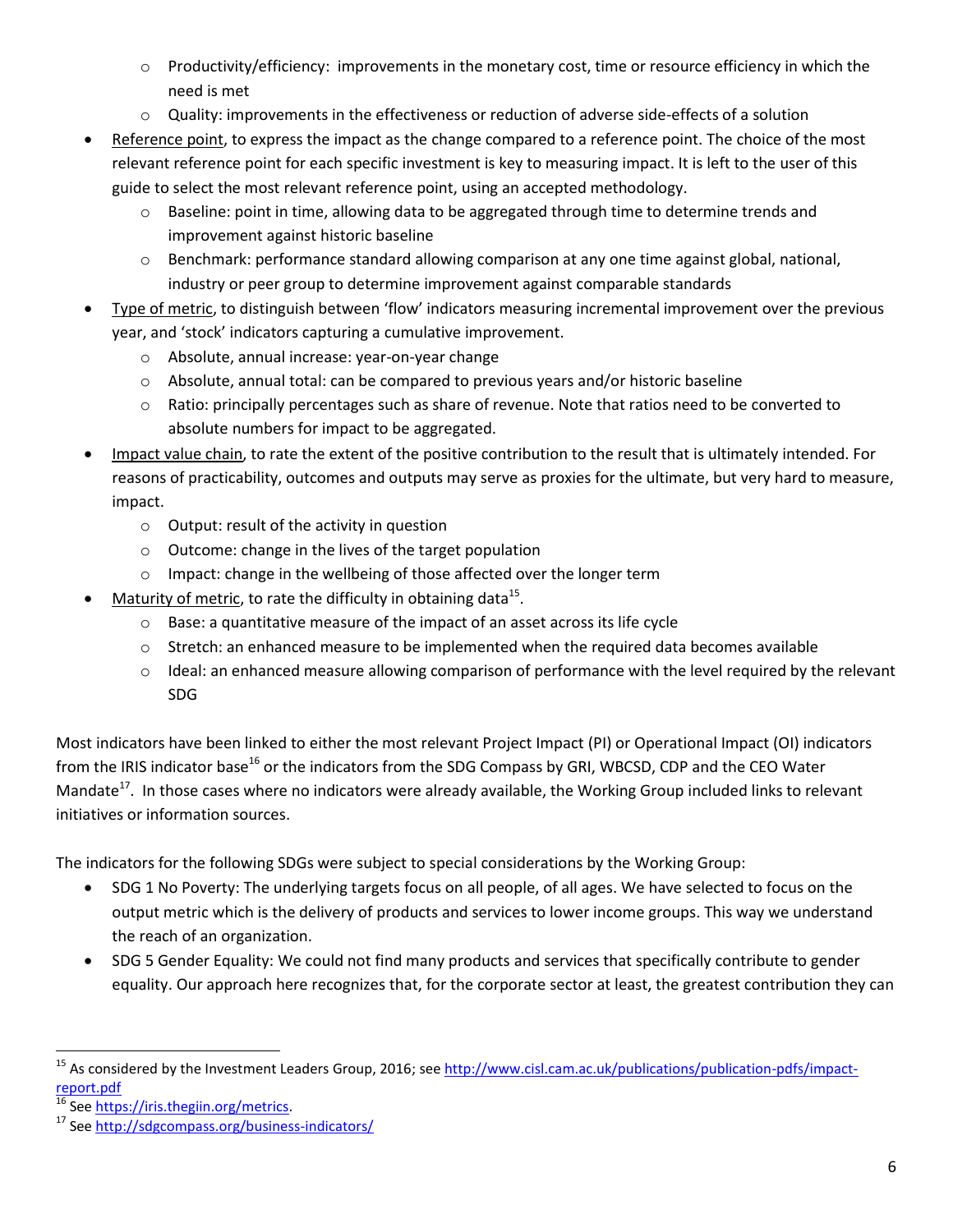make is in providing opportunities and fair remuneration for their direct employees and those in their supply chains.

- SDG 8 Decent Work and Economic Growth: The goal is very broad. In essence all companies can claim to contribute to work and economic growth through their employment, through the consumption element of economies, and through the investment element of economies. Here we have focused on job creation and living wage, as well as the financial sector's contribution to the SDGs.
- SDG 9 Industry, Innovation & Infrastructure: Target 9.1 "Develop quality, reliable, sustainable and resilient infrastructure, including regional and transborder infrastructure, to support economic development and human well-being, with a focus on affordable and equitable access for all" is very broad. We have selected to focus on specific access measures, as well as the output measure relating to R&D expenditure to the extent this supports other SDGs.
- SDG 10 Reduced Inequalities: We have found very few products & services that contribute directly to reducing inequalities. Our approach here recognizes that, for the corporate sector at least, the greatest contribution they can make is in providing opportunities for their direct employees and those in their supply chains.
- SDG 13: Climate Action: The SDG defers to the Paris Agreement and most of the specific targets relate to adaptation and resilience to climate changes through government actions (rather than the private sector). The metrics we have adopted here similarly relate to adaptation. We have opted to focus metrics for climate change mitigation into SDG 7: Affordable & Clean Energy.

To conclude, the proposed list is a first attempt to define a credible and practicable set of 'top-line' impacts indicators per SDG. The Working Group encourages other investors and companies to test and provide feedback on the indicators and the guide. Thus, over time, a standard may emerge, helping investors to increase investments and loans that measurably contribute to the SDGs, from millions to billions.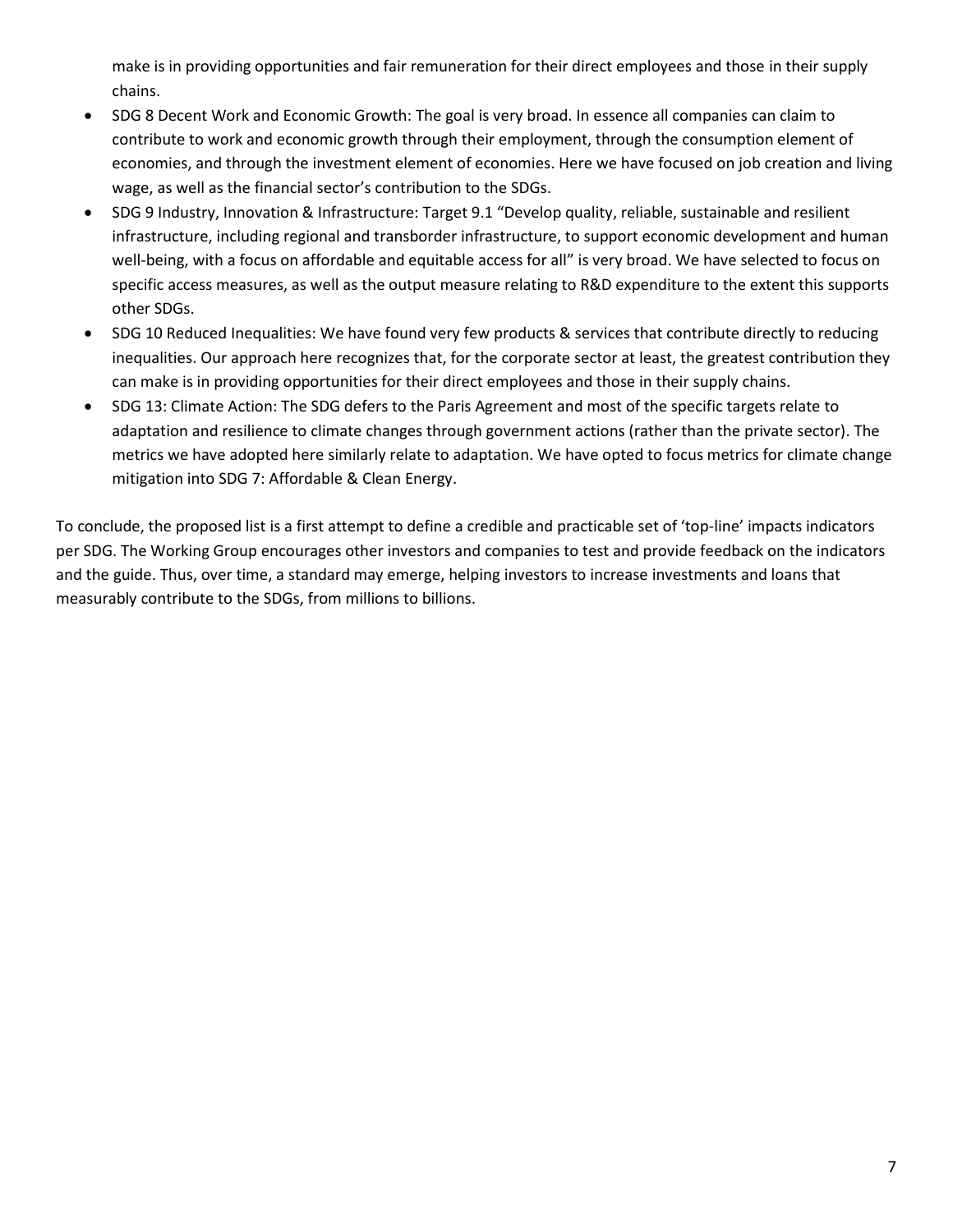#### <span id="page-7-0"></span>**5. Impact indicators per SDG**

|                                    | Product (or service) Impact indicator (PI) or<br><b>Operational Impact indicator (OI, in italics)</b>                | Breakdown to gender (G),<br>vulnerability (V), income group (I)<br>or location (L), according to UN<br>$(\boxtimes)$ or Working Group ( $\checkmark$ ) |   |   | Unit of<br>measurement<br>for<br>aggregation |                        |
|------------------------------------|----------------------------------------------------------------------------------------------------------------------|--------------------------------------------------------------------------------------------------------------------------------------------------------|---|---|----------------------------------------------|------------------------|
|                                    |                                                                                                                      | G                                                                                                                                                      | v |   | L                                            |                        |
| NO<br>Poverty                      | 1.1 % of revenue from products serving low income<br>groups                                                          |                                                                                                                                                        |   |   |                                              | €                      |
|                                    | 1.2 Number of people provided with access to<br>financial services, incl. microfinance                               | $\overline{\mathbf{1}}^{18}$                                                                                                                           | ☑ | ☑ | ☑                                            | # people               |
| ZERO<br>HUNGER                     | 2.1 Number of people provided with safe, nutritious<br>and sufficient food                                           |                                                                                                                                                        |   |   |                                              | # people               |
|                                    | 2.2 Ecologically sustainable agricultural production<br>per hectare                                                  |                                                                                                                                                        | ☑ |   |                                              | tonnes                 |
|                                    | 2.3 % avoided harvest, transport, storage losses                                                                     |                                                                                                                                                        |   |   |                                              | tonnes                 |
|                                    | 2.4 % products with certified improvements in<br>nutritional value                                                   |                                                                                                                                                        |   |   |                                              | € (from %<br>revenues) |
| GOOD HEALTH<br>And Well-Being<br>3 | 3.1 Number of people reached with improved<br>health care                                                            | $\overline{\mathbf{M}}^{19}$                                                                                                                           |   | ☑ |                                              | # people               |
|                                    | 3.2 Cost reduction for standard treatments and<br>medicines                                                          |                                                                                                                                                        |   |   |                                              | €                      |
| <b>QUALITY</b><br><b>EDUCATION</b> | 4.1 Number of people receiving education services<br>(split pre-school, primary, secondary, tertiary,<br>vocational) | $\mathbf{V}^{20}$                                                                                                                                      | ☑ |   |                                              | # people               |
|                                    | 4.2 % students attaining standard for education<br>level                                                             |                                                                                                                                                        |   |   |                                              | # people               |
|                                    | 4.3 Education facilities for inclusive and effective<br>learning environments                                        |                                                                                                                                                        |   |   |                                              | m2                     |
| <b>GENDER<br/>EQUALITY</b><br>5    | 5.1 % women in workforce (full-time equivalent),<br>employed at equal pay (OI)                                       | ☑                                                                                                                                                      |   |   |                                              | # people               |

 $^{18}$  E.g. Number of women provided with access to financial services

 $\overline{a}$ 

<sup>&</sup>lt;sup>19</sup> E.g. Number of women provided with access to health services; Number of people in underserved markets reached with improved health care

<sup>&</sup>lt;sup>20</sup> E.g. Number of girls and women receiving education services; Number of vulnerable people, including persons with disabilities, indigenous peoples and children in vulnerable situations receiving educational services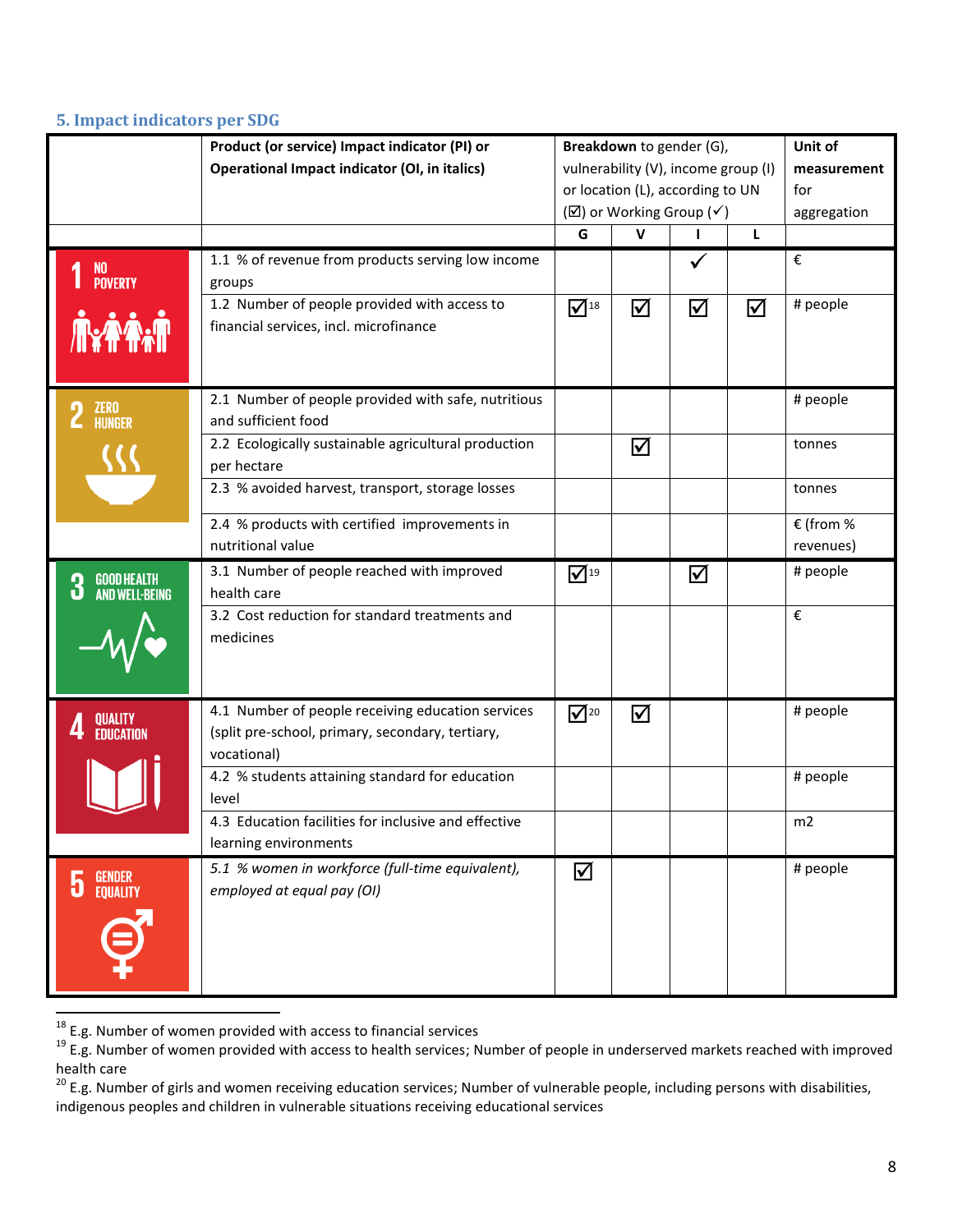| <b>CLEAN WATER</b>          | 6.1 Number of people provided with safe and                                                                                               |                                       |                      |              | # people                  |
|-----------------------------|-------------------------------------------------------------------------------------------------------------------------------------------|---------------------------------------|----------------------|--------------|---------------------------|
| AND SANITATION              | affordable drinking water<br>6.2 Number of people provided with adequate and<br>equitable sanitation                                      | ☑                                     |                      |              | # people                  |
|                             | 6.3 Volume of water saved                                                                                                                 |                                       |                      |              | m <sub>3</sub>            |
|                             | 6.4 Volume of wastewater treated for reuse                                                                                                |                                       |                      |              | m <sub>3</sub>            |
| \FFORDARI F AND             | 7.1 Renewable energy produced                                                                                                             |                                       |                      |              | MWh                       |
| CLEAN ENERGY                | 7.2 Avoided greenhouse gas emissions                                                                                                      |                                       |                      |              | tonnes CO <sub>2</sub> eq |
|                             | 7.3 Number of people with access to affordable,<br>reliable and modern energy services                                                    |                                       |                      |              | # people                  |
| <b>ECONOMIC GROWTH</b><br>u | 8.1 Number of loans, deposits or insurance products<br>in line with SDGs                                                                  |                                       |                      | $\checkmark$ | # people or €             |
|                             | 8.2 Number of jobs created (full-time equivalent)<br>(OI)                                                                                 |                                       |                      |              | # people                  |
|                             | 8.3 % of employees earning living wage (OI)                                                                                               | ✓                                     |                      | $\checkmark$ | # people                  |
|                             |                                                                                                                                           |                                       |                      |              | km                        |
| N<br>AND INFRASTRUCTURE     | 9.1 Length of sustainable road construction with<br>equitable access                                                                      |                                       |                      |              |                           |
|                             | 9.2 Length of rail construction                                                                                                           |                                       |                      |              | km                        |
|                             | 9.3 Number of first-time internet connections                                                                                             | $\overline{\mathbf{V}}$ <sup>21</sup> |                      | ☑            | # people                  |
|                             | 9.4 R&D expenditure in line with SDGs, as % of sales<br>(OI)                                                                              |                                       |                      |              | €                         |
| REDUCED                     | 10.1 Number of jobs created (full-time equivalent) in<br>low-income areas, among disadvantaged groups,<br>incl. minorities, refugees (OI) |                                       | ☑                    |              | # people                  |
|                             | 10.2 Number of local SME suppliers and smallholder<br>farmers in supply chain (OI)                                                        |                                       | $\blacktriangledown$ |              | # people                  |
| <b>SUSTAINABLE CITIES</b>   | 11.1 Number of people with access to safe,                                                                                                |                                       | $\checkmark$         |              | # people                  |
| <b>AND COMMUNITIES</b>      | affordable and sustainable housing<br>11.2 Number of people with access to sustainable<br>transport systems                               |                                       |                      |              | # people                  |

 $\overline{\phantom{a}}$ 

 $21$  E.g. Number of women provided with access to ICT services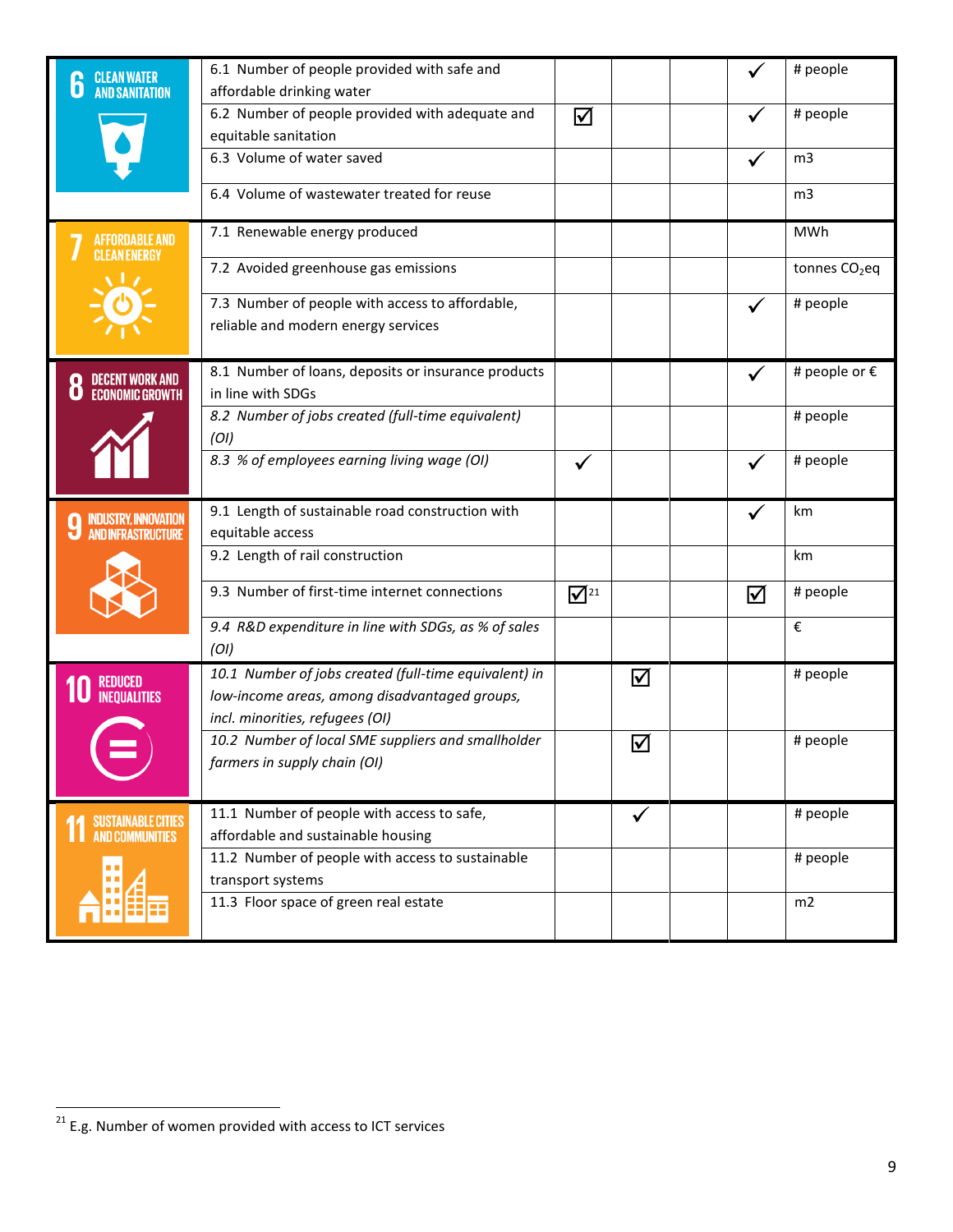| <b>RESPONSIBLE</b><br><b>CONSUMPTION</b>                  | 12.1 Avoided resource waste                                                                          |  |   | tonnes                  |
|-----------------------------------------------------------|------------------------------------------------------------------------------------------------------|--|---|-------------------------|
| <b>AND PRODUCTION</b>                                     | 12.2 Avoided emissions to air (other than<br>greenhouse gases)                                       |  |   | tonnes                  |
|                                                           | 12.3 Avoided emissions to water                                                                      |  |   | tonnes                  |
|                                                           | 12.4 % input materials sourced sustainably or<br>recycled (OI)                                       |  |   | tonnes                  |
|                                                           | 12.5 Reduction of hazardous materials used (OI)                                                      |  |   | tonnes                  |
| <b>CLIMATE</b><br>ACTION<br>IU)                           | 13.1 Water storage capacity                                                                          |  |   | m <sub>3</sub>          |
|                                                           | 13.2 Flood-resilient floor space                                                                     |  |   | m2                      |
|                                                           | 13.3 High-risk assets with climate insurance cover                                                   |  | ✓ | $\boldsymbol{\epsilon}$ |
| <b>14</b> LIFE BELOW WATER                                | 14.1 Avoided or reduced marine and fresh water                                                       |  |   | km <sub>2</sub>         |
|                                                           | pollution (ecotoxicity, eutrophication)<br>14.2 % of biodiversity loss avoided or reduced            |  |   | # species               |
|                                                           |                                                                                                      |  |   |                         |
| $15$ LIFE                                                 | 15.1 Avoided or reduced land pollution (ecotoxicity,<br>acidification, salinization, transformation) |  |   | km <sub>2</sub>         |
|                                                           | 15.2 % of biodiversity loss avoided or reduced                                                       |  |   | # species               |
|                                                           | 15.3 Certified afforested or reforested land                                                         |  |   | km <sub>2</sub>         |
| 16 PEACE, JUSTICE<br><b>INSTITUTIONS</b><br>$\frac{1}{2}$ | Not directly investible                                                                              |  |   |                         |
| <b>7</b> PARTNERSHIPS<br>FOR THE GOALS                    | Not directly investible                                                                              |  |   |                         |
|                                                           |                                                                                                      |  |   |                         |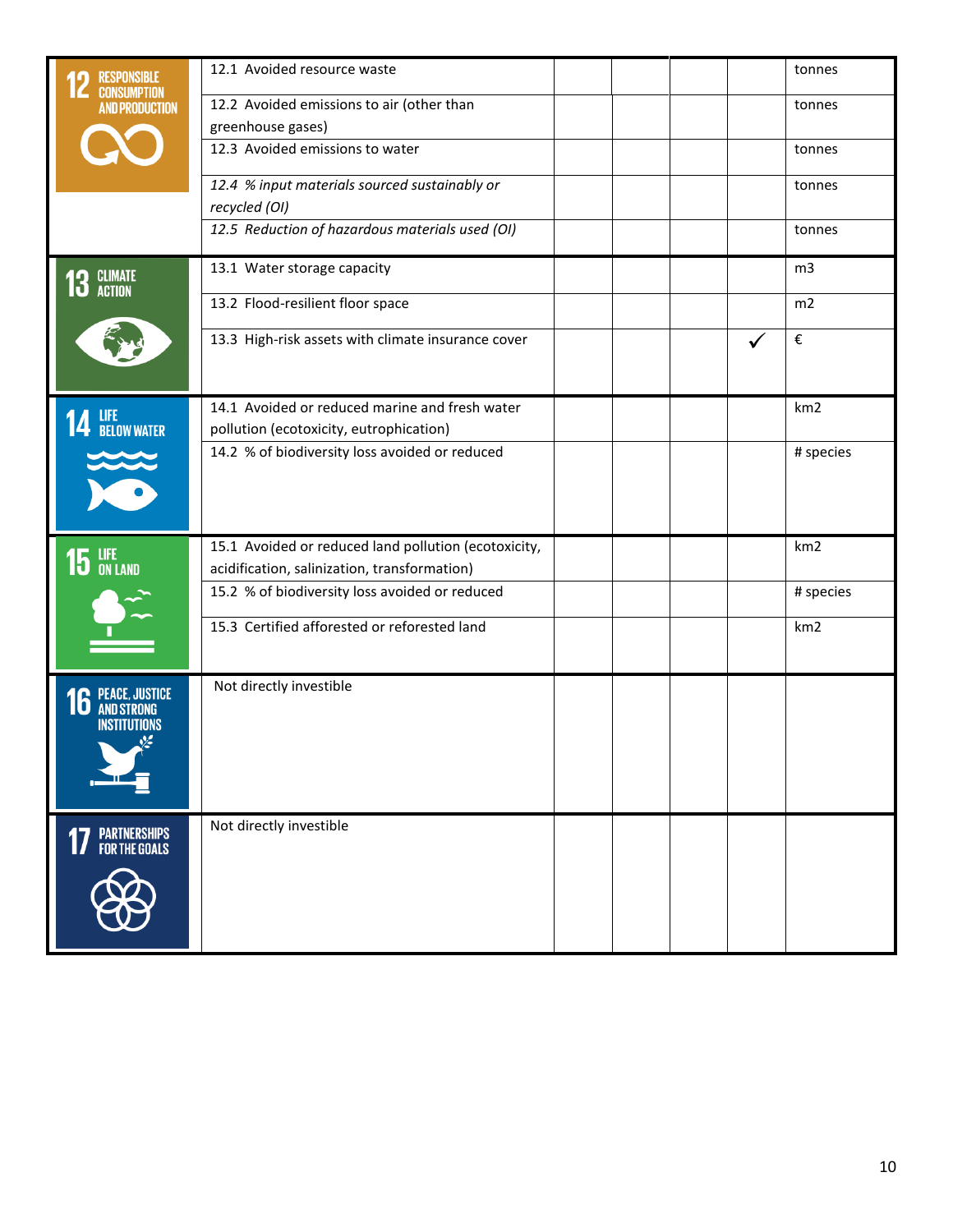## <span id="page-10-0"></span>**6. Working Group members**

The organizations below propose the core set of indicators for quantifying positive impact for further discussion among a wider set of experts and professional networks.

| ABN∙AMRO                                                                                       | achmea <b>O</b><br><b>Achmea Investment Management</b> | actiam                                           | <b>Y</b> apg   |
|------------------------------------------------------------------------------------------------|--------------------------------------------------------|--------------------------------------------------|----------------|
| $\alpha$ .s.r.<br>de nederlandse<br>verzekerings<br>maatschappij<br>voor alle<br>verzekeringen | FMO<br>Entrepreneurial<br>Development<br>Bank          | <b>INGSO</b>                                     | Kempen         |
| Van Lanschot                                                                                   |                                                        | ΝN                                               | <b>PHILIPS</b> |
| <b>PGGM</b>                                                                                    | <b>Rabobank</b>                                        | <b>ROBECO</b><br><b>The Investment Engineers</b> | $K$ TKP        |
| Triodos <sup>®</sup><br>Investment<br>Management                                               | Unilever                                               | <b>Univest</b><br>Company<br>Unilever            |                |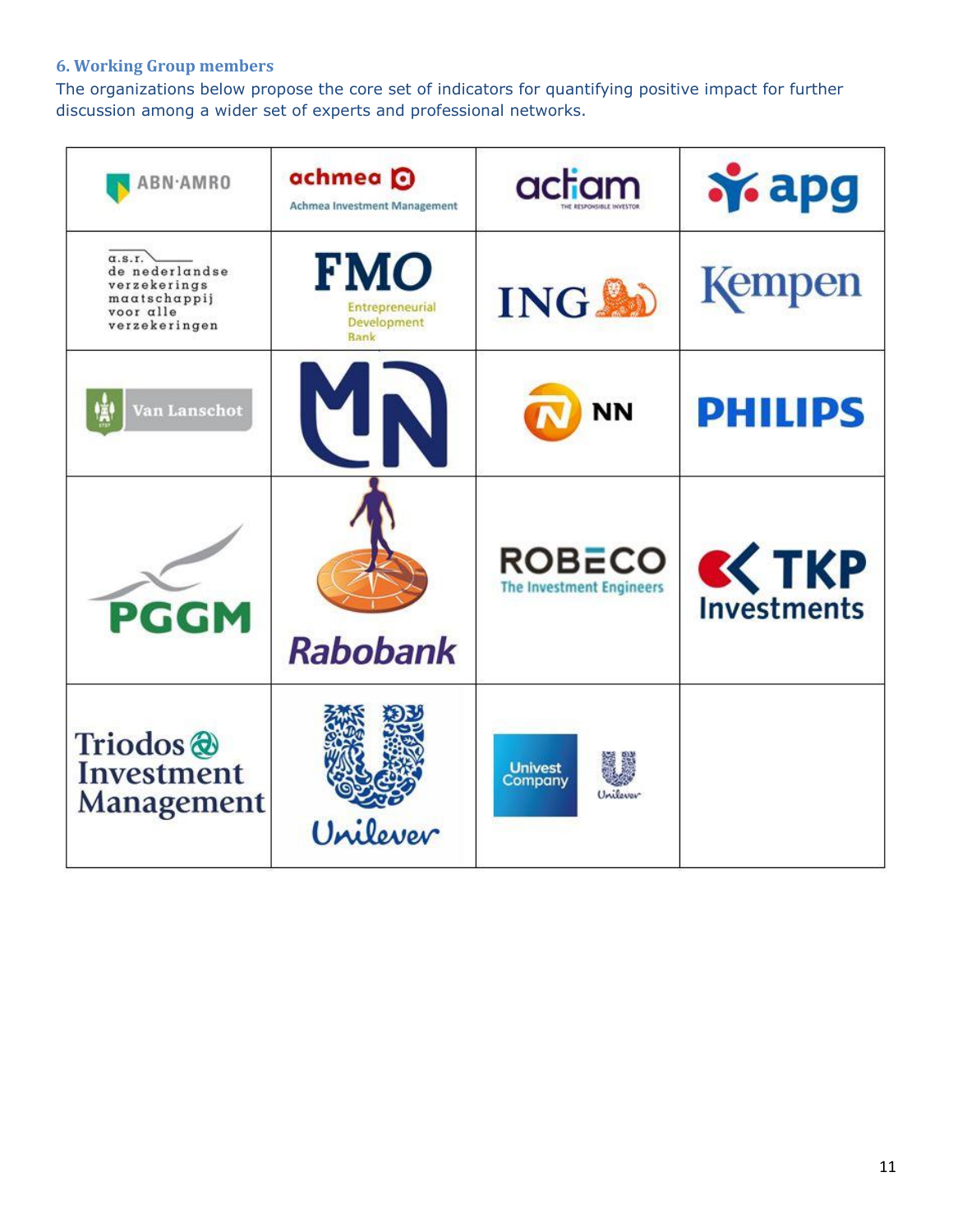Initiative of the Sustainable Finance Platform, chaired by the Dutch Central Bank (DNB)

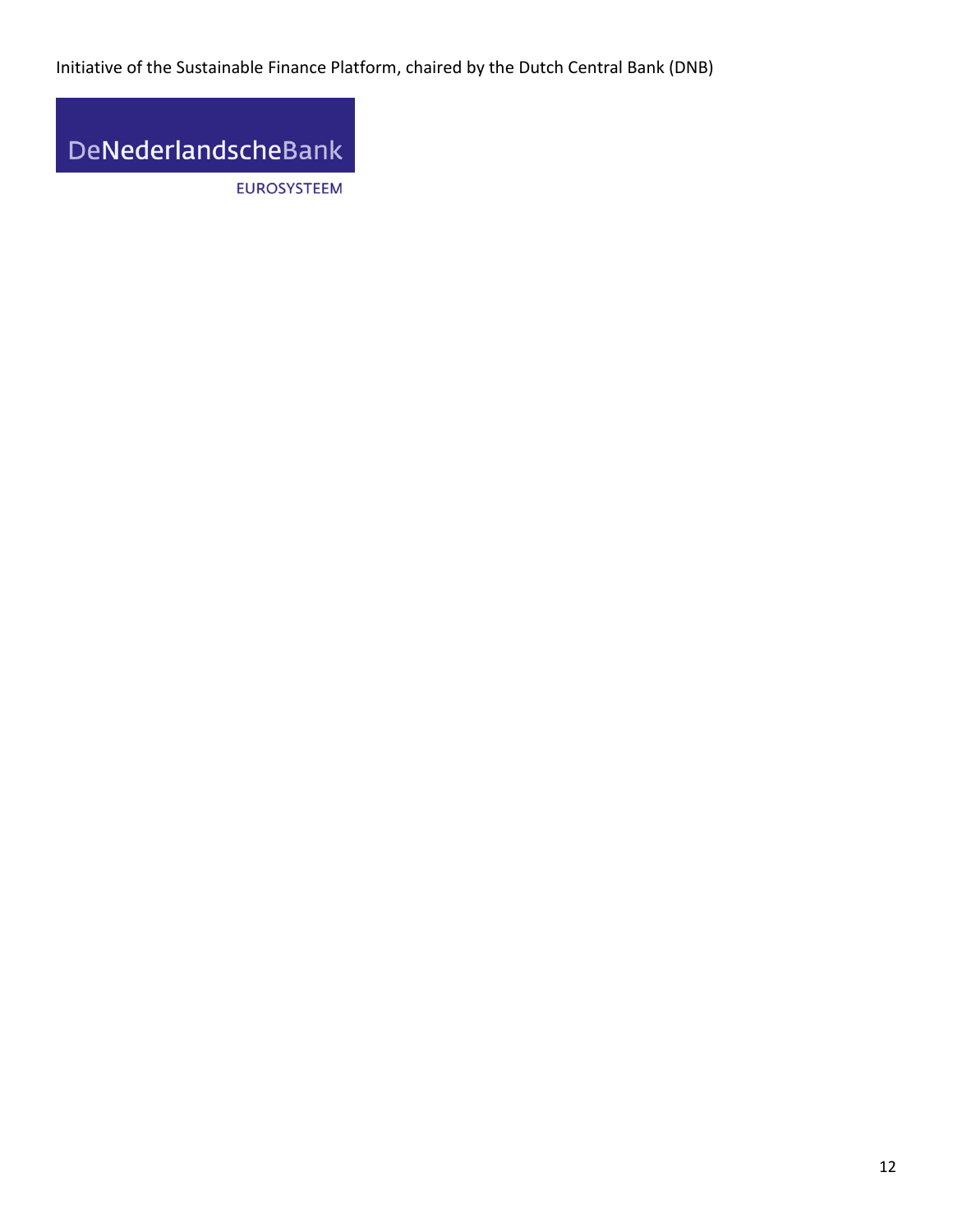#### <span id="page-12-0"></span>**Appendix 1: Working Group individuals**

- Richard Kooloos (ABN-AMRO)
- Dennis Teijsse (Achmea Investment Management)
- Nikkie Pelzer; Kees Ouboter (ACTIAM)
- Piet Sprengers; Stephan Langen (ASN)
- Raquel Criado (ASR Nederland)
- Marta Jankovic; Willem Hettinga; Els Knoope (APG)
- Jurgen Willemsen (DNB)
- Mikkel Kallesoe; Miriam Valstar (FMO)
- Jochen Harkema; Nishant Parekh; Sandra Schoonhoven (ING)
- Simon Braaksma (Royal Philips NV)
- Marcel Jeucken; Piet Klop (PGGM, chair)
- Narina Mnatsakanian; Valeria Dinershteyn (Kempen Capital Management); Danny Dekker (Van Lanschot)
- Bas Bijleveld; Karlijn van Lierop (MN)
- Nathalie van Toren; Babs Dijkshoorn (NN Group); Adrie Heinsbroek (NN Investment Partners)
- Bas Ruter; Herma Paanstra; Marlies de Kock (Rabobank)
- Silva Deželan (Robeco); Francis Condon (RobecoSAM)
- Marianne Oomkes (TKP Investments)
- Hadewych Kuiper (Triodos)
- **•** Truus Huisman (Unilever)
- Karianne Lancee (Unilever Pensioenfonds)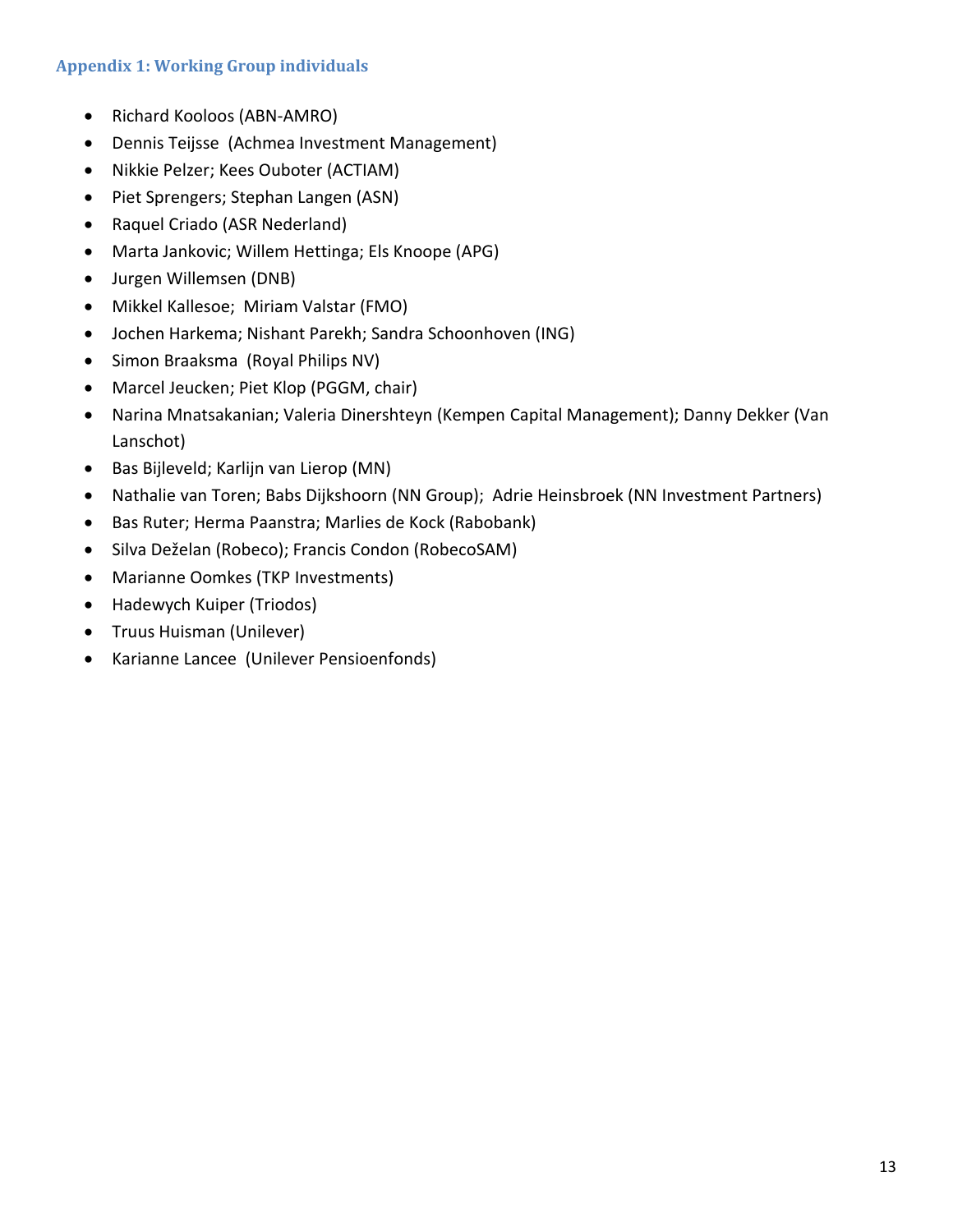#### <span id="page-13-0"></span>**Appendix 2: Resources used by the working group**

This list below includes the main resources that the Working group used:

- UN Sustainable Development Goals[: http://www.un.org/sustainabledevelopment/sustainable](http://www.un.org/sustainabledevelopment/sustainable-development-goals/)[development-goals/](http://www.un.org/sustainabledevelopment/sustainable-development-goals/)
- UN Sustainable Development Solutions Network, *Indicators and a Monitoring Framework for the SDGs (Suggested SDG Indicators arranged by OWG Targets*): [http://unsdsn.org/wp](http://unsdsn.org/wp-content/uploads/2015/05/150612-FINAL-SDSN-Indicator-Report-Table-2.pdf)[content/uploads/2015/05/150612-FINAL-SDSN-Indicator-Report-Table-2.pdf](http://unsdsn.org/wp-content/uploads/2015/05/150612-FINAL-SDSN-Indicator-Report-Table-2.pdf)
- Impact Reporting and Investment Standards (IRIS) Metrics:<https://iris.thegiin.org/metrics>
- SDG compass (GRI, WBCSD, CDP, CEO Water Mandate):<http://sdgcompass.org/business-indicators/>
- Investment Leaders Group, *In search of impact: Measuring the full value of capital*: <http://www.cisl.cam.ac.uk/publications/publication-pdfs/impact-report.pdf>
- MSCI:<https://www.msci.com/esg-sustainable-impact-metrics>
- B-Analytics:<http://b-analytics.net/investors>
- Morgan Stanley: [https://ny.matrix.ms.com/eqr/article/webapp/4816d674-c215-11e6-8665-](https://ny.matrix.ms.com/eqr/article/webapp/4816d674-c215-11e6-8665-1cced0a54e90?ch=apsh) [1cced0a54e90?ch=apsh](https://ny.matrix.ms.com/eqr/article/webapp/4816d674-c215-11e6-8665-1cced0a54e90?ch=apsh)
- BNPP/Vigeo/Eiris:<http://www.vigeo-eiris.com/vigeo-eiris-rating/sustainable-goods-services/>
- Oekom: [http://oekom-research.com/index\\_en.php?content=sustainability\\_solutions\\_assessment](http://oekom-research.com/index_en.php?content=sustainability_solutions_assessment)
- World Bank/IFC:<http://datatopics.worldbank.org/sdgs/>